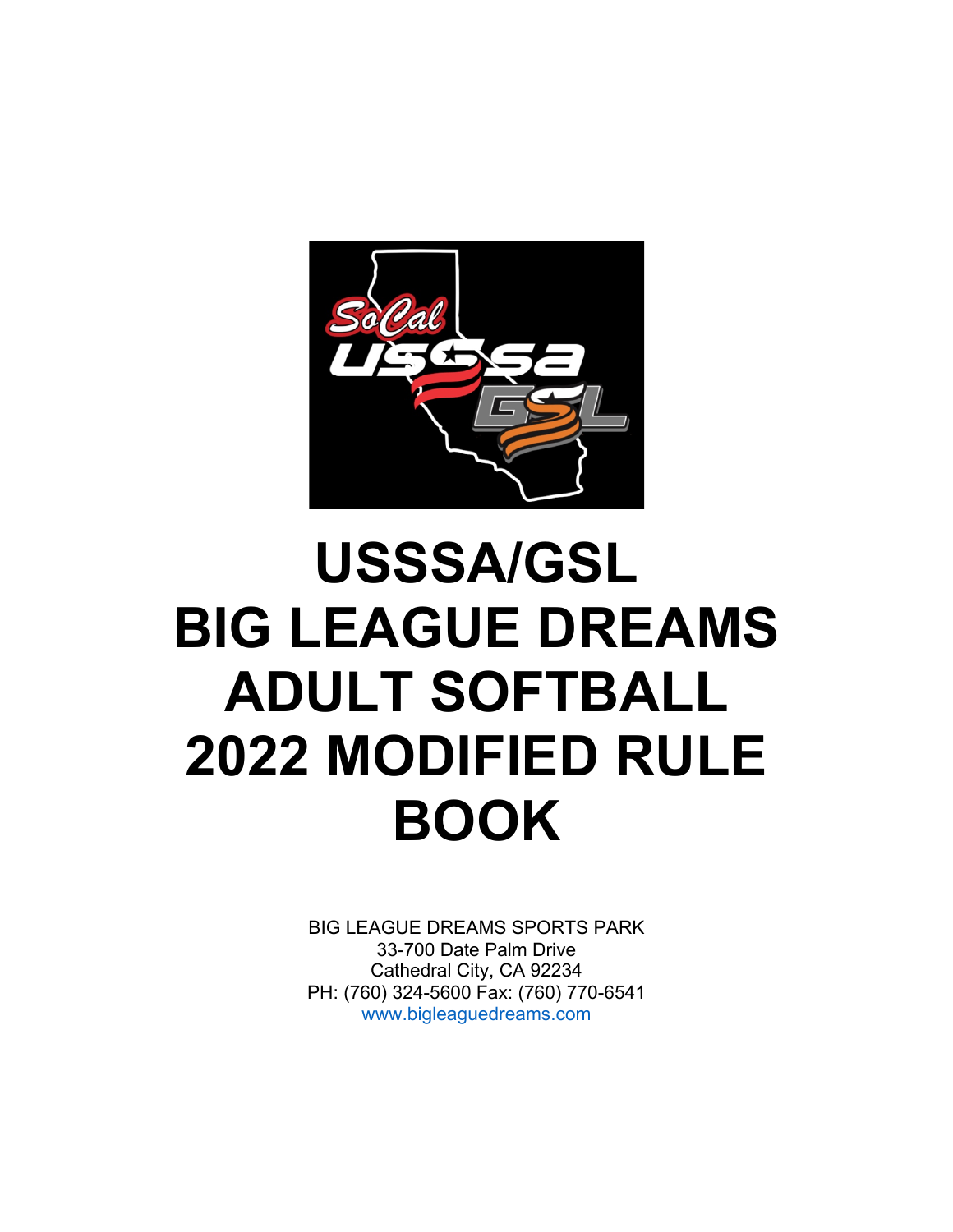This is USSSA/GSL/BLD modified rules. We will defer to the USSSA rule book for any rule not covered in this rule book.

# **THE PLAYING FIELD**

1. On fields where the fence does not run completely across the outfield or down the sides of the field, an imaginary line exists which will be used as the out of play line and all appropriate bases will be awarded.

2. Only one on-deck batter is allowed outside the dugout at all times. All other players are to remain in the dugout or behind the out-of-play fence.

3. Only players on the roster may be in the dugout during the game.

4. No smoking or alcohol is allowed in the dugouts or on the field of play. The umpire or league coordinator will issue one warning to the offending team. If continued, the game will be declared a forfeit and the team and/or the offending player will be subject to suspension.

5. Big League Dreams uses a "Safety First Base". Any batted ball hitting the white portion should be fair and any ball hitting the orange portion should be foul. On the initial throw to first base from the infield or outfield, the batter-runner must touch the orange portion of the base but not the white. If legally appealed by the defense, the runner will be called out. The defensive player must always touch the white portion. This rule is in effect only on the initial play at first base. This does not include:

- a) Returning to the base after over-running,
- b) Running on a ball hit to the outfield (unless there is an initial play at first base)
- c) Re-tagging to advance on a fly ball.

# **EQUIPMENT**

1. Bat must have either the 220 or 240 USSSA thumbprint mark. SENIORS ONLY can swing any SSUSA approved Senior Bat or USSSA approved bat.

2. Each week, USSSA/GSL will furnish one new 12" softball to each men's/senior team. In coed, one new 12" AND 11" softball will be provided. If a team hits the game ball out of play, teams must furnish their own legal backup ball. All balls used must have the USSSA stamped Logo (Pro M or Classic M for Men's and Classic W for Women's).

3. Uniforms are optional; however, softball attire is required.

# **DEFINITIONS**

The **LEAGUE COORDINATOR** is an individual that organizes and maintains league play for softball.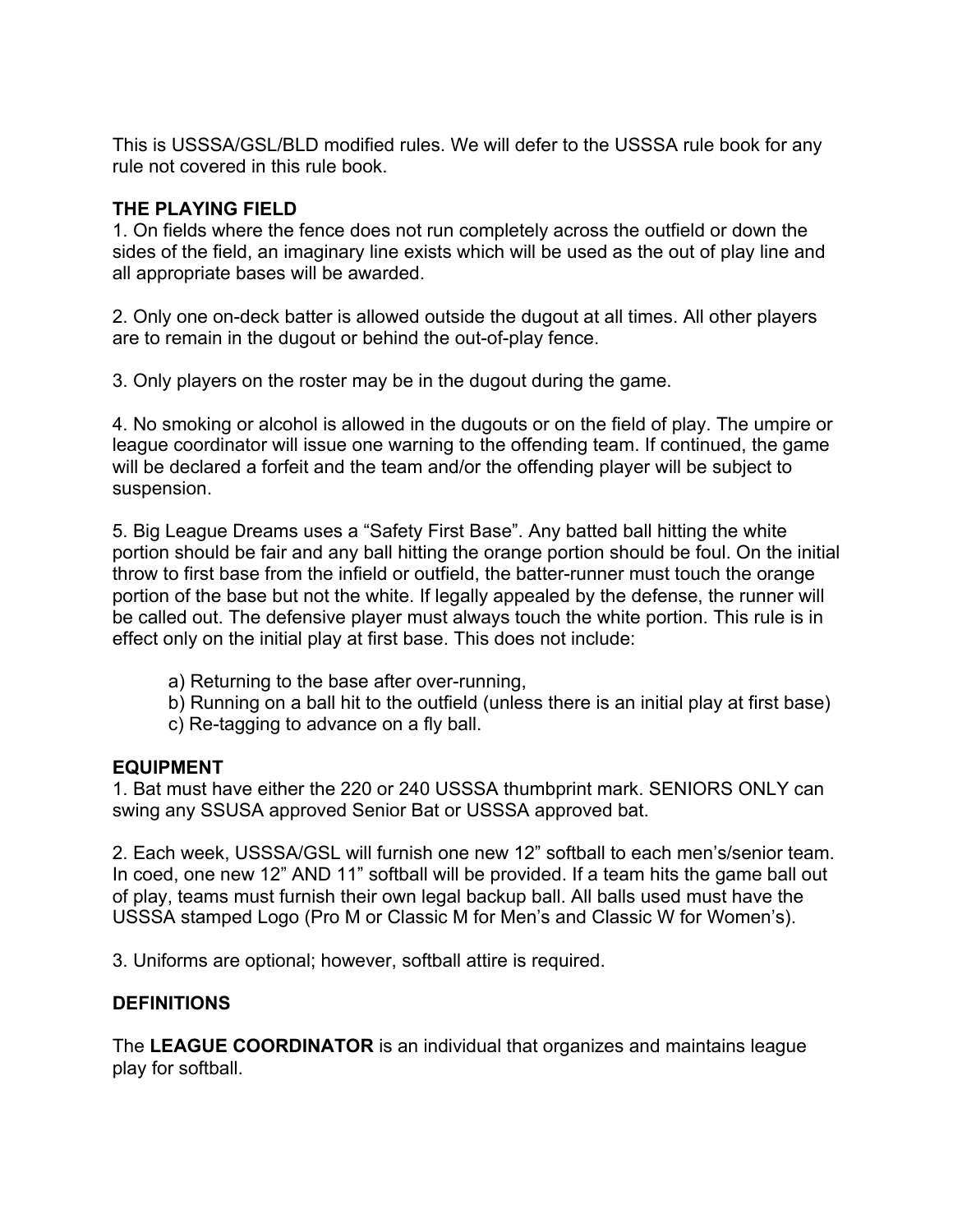The **UMPIRE IN CHIEF (UIC)** is an individual who trains, evaluates and supervises the umpires and resolves protests pertaining to the playing rules. In most cases, the league coordinator serves as the umpire in chief.

A **PROTEST** is an action that involves a dispute over a play between teams or some action made by the umpire against a team. A protest must be made verbally to the umpire on the field at the time of the incident before the next pitch. The coach must inform the umpire of his/her intention to protest. A league coordinator or UIC must be called to the field to make a ruling before play continues. Protest of a judgment call will not be considered.

An **EJECTION** is an action taken by an umpire, when an individual flagrantly violates rules, vigorously argues judgment calls, or shows unsportsmanlike conduct. An ejection results in an individual being suspended from all further league and/or tournament play for a minimum of one week. Longer suspensions may result depending on the severity of the infraction. League coordinators will listen to appeals/explanations on suspension only. An ejection or removal from a game is the umpire's decision.

A **REMOVAL** is an action taken by an umpire when his/her judgment, a player is creating a hazard to his/herself or other players. This action is taken to avoid injury to any individual, or if the action did not warrant an ejection. Removal from a game is only for the remainder of the game.

# **THE GAME**

1. Every game, Home Team will be determined with a DOUBLE COIN-TOSS. The home team will be the official scorekeeper and should have an official score sheet properly kept for both teams. If the home team does not have a scorekeeper, the visiting team will be allowed to be the official scorekeeper. If neither team has a scorekeeper, the umpire will be the official scorekeeper and no protest or appeals involving the official score sheet will be allowed. The umpire's decision will be final. Exception: during the playoffs the higher seed will be the home team throughout all games.

2. MEN'S & COED ONLY: A regulation game shall consist of 7 innings or 55 minutes (after completed inning). No new inning may start after the time limit has expired. The time will be set at 55 minutes as soon as the prior game finishes (or at the next scheduled game time if a game ends early). In the first game of the night, teams will have a 10 minutes grace period but clock will be started at game time. In all subsequent games, teams will have a 5 minute grace period but clock will be started at game time. Games may start early if both teams are ready and agree to start.

3. If time permits, a game that is tied after 7 innings shall be continued by playing the next inning with the visiting team placing the last official batter (not the last out) during the previous inning on second base. The same shall happen with the home team. Play will continue until the tie is broken. If the last official batter was out due to a vacant spot in the lineup, then no runner will be put on second base for that team. Courtesy runners are permitted. No new inning may start after time expires. The game will then be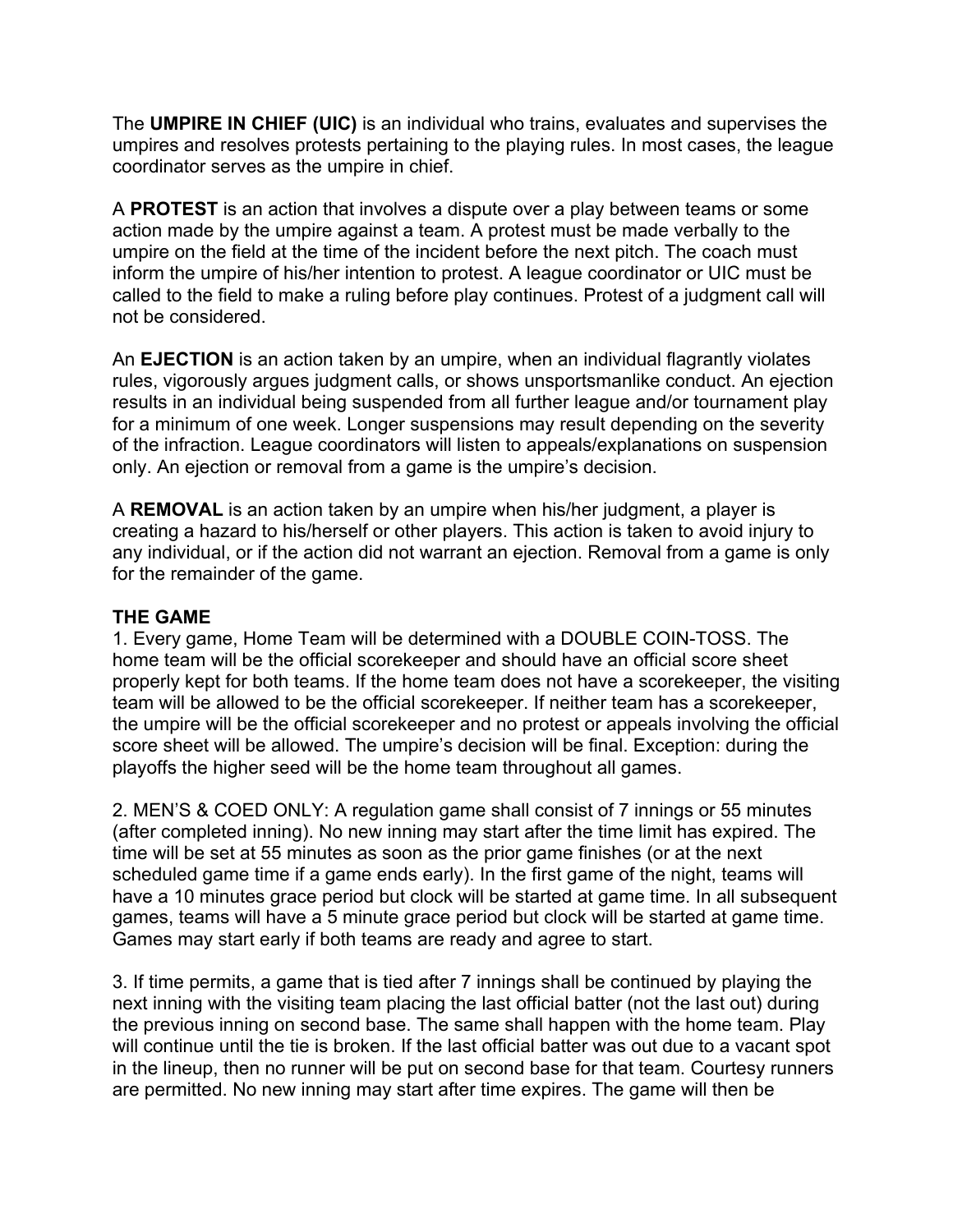declared a tie. Games called due to rain, inclement weather, or circumstances beyond Big League Dream's control, will be a regulation game if 5 or more complete inning have been played or if the home team is ahead after 4.5 innings have been played.

4. A 20 run mercy rule will be in effect after the  $5<sub>th</sub>$  and  $6<sub>th</sub>$  innings.

5. The following HOMERUN RULES will be used for designated divisions: MEN'S UPPER – DHH+5 TEAM HR's then OUT MEN'S LOWER – DHH+3 TEAM HR's then OUT COED UPPER – DHH+5 TEAM HR's then OUT COED LOWER – DHH+3 TEAM HR's then OUT MEN'S SENIOR – DHH+6 TEAM HR's then OUT

6. DESIGNATED HOMERUN HITTER: Player who, without penalty, may hit a homerun every time at bat. Teams must designate their DHH prior to the start of the game. Should the DHH be walked (intentional or not) the next person to hit a home run may do so without penalty until the DHH's spot comes back up in the lineup. If the DHH is substituted for, the team loses the DHH until the original DHH returns to the same spot in the lineup.

7. In a suspended game, if less than 3 complete innings have been played, the game will start over. If more than 3 complete innings have been played, the game will continue from that point until time expires or 7 innings have been played. If the score is tied after 5 or more innings the game will be continued from that point at which it was called.

8. All RULE INTERPRETATION protests will be handled on the spot. Coaches must protest immediately at the point in question. Protests after both teams have left the field will not be allowed.

9. All rosters are DUE by WEEK 5 (NO EXCEPTIONS).

10. INELIGIBLE PLAYER PROTESTS (after WEEK 5) must be made before the 3rd out of the bottom of the 3rd inning. Players can be protested after this point only if they enter the game as a substitute. Only one ineligible player protest per game is allowed and up to two players may be questioned. After the start of the 4th inning, players must be protested upon them taking an offensive or defensive position. If a team admits to having an illegal player before the coordinator checks the eligibility, a forfeit will be awarded to the protesting team and no penalties will be imposed. The team penalty for an illegal player is forfeiture of that game and their next scheduled game. The coach and illegal player penalty is suspended from all league and tournament play for a period of 30 days. In the case of a forfeit the winning team has the option of taking a 7-0 score or the actual score of the game at the time of the forfeit.

- 11. The following situations can make you an ineligible player after WEEK 5:
	- a) A player who has not paid their player registration fee.
	- b) A player not on the team roster.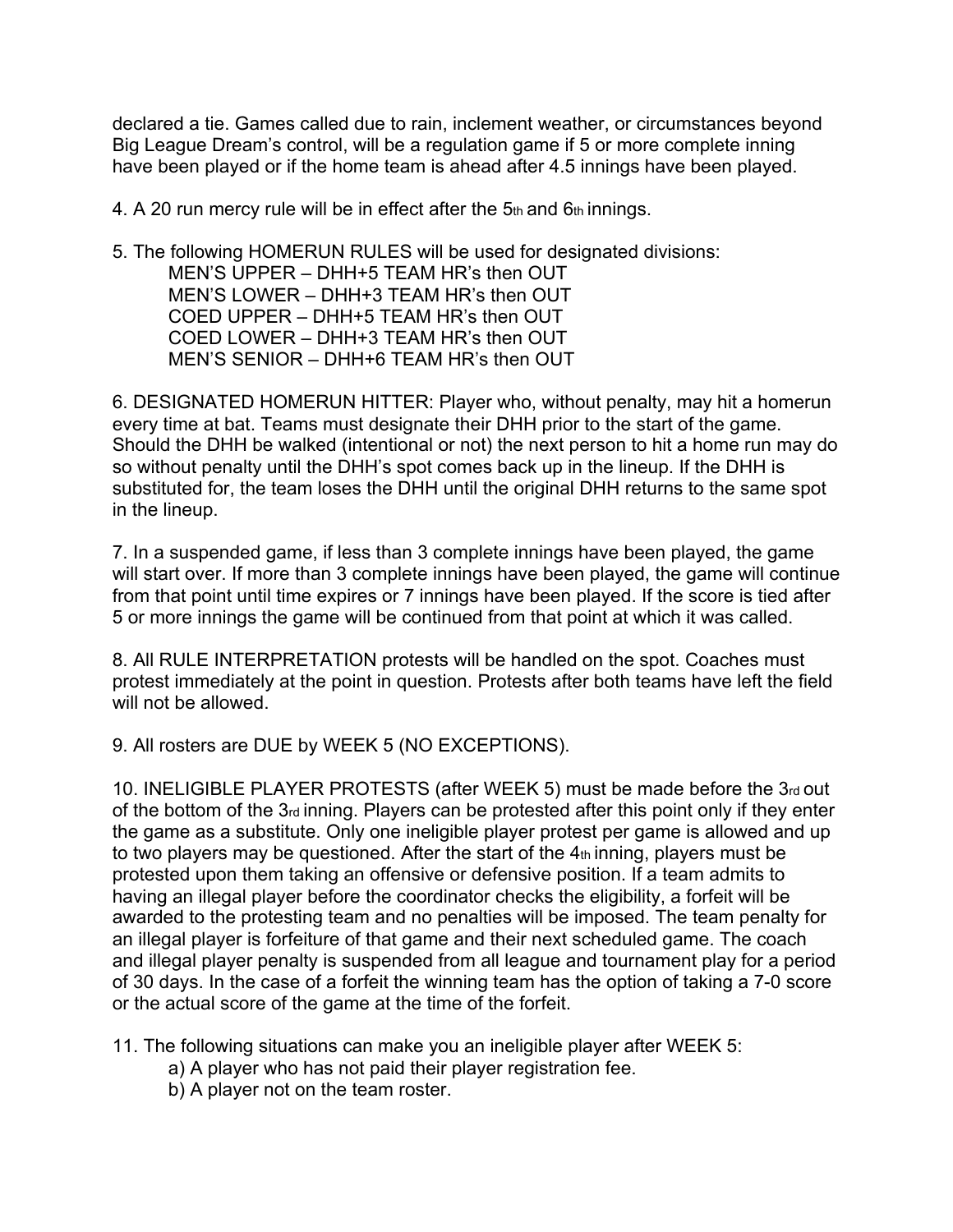- c) Playing on two teams in the same division on the same night.
- d) A player who has been suspended from that game.

## **THE PLAYERS AND SUBSTITUTES**

1. Players must be at least 18 years old to participate in league play (NO EXCEPTIONS). All players must be able to produce valid picture I.D. upon request by a league coordinator.

2. The minimum number of players required to start is 9. Any number less than 9 at any point during the game shall be a forfeit. If for any reason a player in the batting order has to leave the game, including injury, that position in the batting order becomes an out unless replaced by a substitute. USSSA substitution and Re-entry rules will apply for legal substitute.

3. Teams may bat as many rostered players as desired that are present at game time. Late players may be added to the bottom of the lineup as they arrive.

- 4. The following actions may warrant a player ejection/removal:
	- a) Fake tags, rough tactics or similar unsportsmanlike conduct.
	- b) Flagrant rule violations such as fighting etc.

c) Obscene or objectionable demonstrations toward an official, opponent, or fan (this includes the use of trash talk in an attempt to incite unsportsmanlike conduct).

d) Intentional or unintentional bat throwing.

e) Being under the influence of alcohol or any other substance that could cause the player to be at risk to themselves and others.

f) Any action deemed by Big League Dreams that is not conducive to the park's atmosphere.

#### **Big League Dreams is a family-oriented park. Any obscene language that is loud enough for the umpire to hear is loud enough for spectators to hear. Umpires need not give advance warning.**

1. If a player/coach physically abuses any USSSA/GSL/BIG LEAGUE DREAMS official or staff member, he/she is subject to a minimum 1-year suspension. Abuse of another player or spectator shall result in a minimum 30-day suspension.

2. If a player/coach is ejected from a game, that player will not be allowed to play for the remainder of that day and for a minimum of one week of league and/or tournament play. If a player/coach is ejected a second time during the same season, that player/coach shall be suspended from all league and tournament play for a minimum of 30 days.

#### 3. **BIG LEAGUE DREAMS SPORTS PARK IS PRIVATLEY OWNED AND OPERATED; WE RESERVE THE RIGHT TO REFUSE PARK ACCESS TO ANYONE AT ANY TIME.**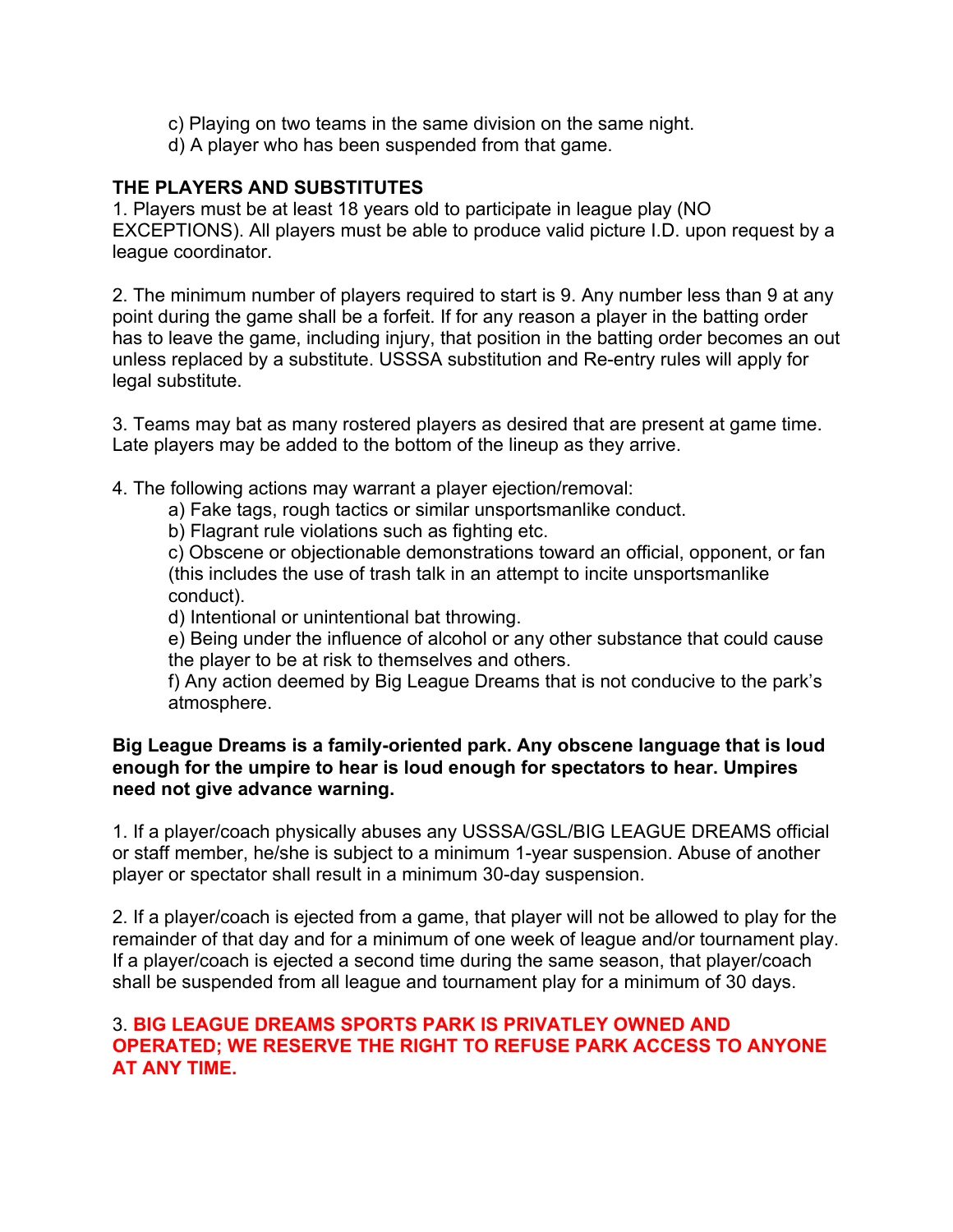#### **CLASSIFICATION**

Teams assigned a classification level may be reevaluated and changed after a team's first game in order to maintain parity in each division. The league coordinator will make the final decisions as to the classifications of each team. If a team's level is changed, that team's record will be carried over to the team's new division. The league coordinator reserves the right to adjust a team's classification based on performance and roster adjustments prior to playoffs.

#### **ROSTER**

Team rosters will be frozen after WEEK 5 of play with the following exceptions: In all cases in which a player is dropped from the teams' roster, that player must be replaced in order to maintain a minimum of 12 players.

**Under no circumstances will players be allowed to play on TWO teams in the same program (ex: playing on two Men's teams is illegal, playing on a Men's & Coed team is OK, playing on a Men's & Senior team is OK). Adding players for WEEK 10 playoffs will not be allowed.**

#### **TIE BREAKER**

If teams are tied after WEEK 9, the following tie breaking rules will be in effect: Team record will be the first determining factor followed by average runs allowed. In the event that the tie is not broken, then average run differential for the season will be the determining factor.

#### **PITCHING RULE**

1. A pitcher's box is used that extends 8 feet behind the rubber, 2 feet on each on side of the rubber and 3 feet (imaginary) above the pitcher's head. Any ball hit inside the box and beyond the rubber will result in an automatic out and will be declared a dead ball. All runners go back to the base at which they started. If the ball hits the ground before the rubber the ball is live and in play.

2. A legal delivery shall be a ball which is delivered to the batter with a definite underhand motion. Pitchers can pitch from anywhere in the box but must have both feet inside the lines at the time of release. The penalty for not having both feet in the box will be an automatic "ball" declared by the umpire.

a) The pitch shall be released at a moderate speed. The speed is left entirely up to the umpire.

b) The ball must arc higher than the batter's head.

c) The ball must not exceed a height of more than 12 feet above the ground. d) When the pitcher has started the delivery, the pitch must be released in one complete, underhand forward motion. No over exaggerated movement with either arm or the body is allowed such as pumping, windmill, fake starts or any other movement to confuse the batter.

e) One warm-up pitch is allowed after the first inning unless a new pitcher is entering. STRIKE ZONE The strike zone is 19" from the rear of the plate making a 21" x 36" rectangle with the plate extension (mat). A legally pitched ball not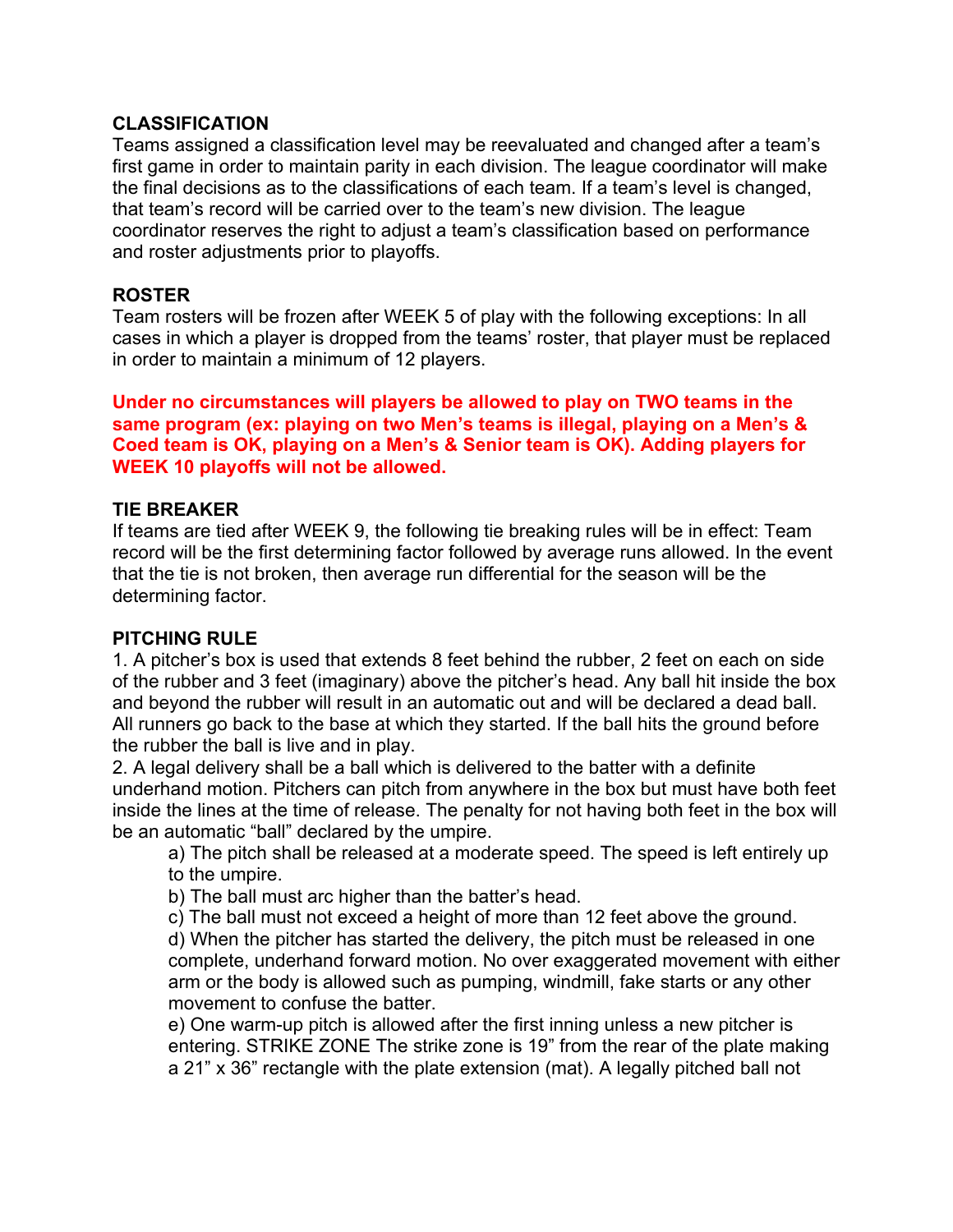struck that lands on any part of the plate or mat will be a strike. Any pitch landing short of the plate is a dead ball.

## **BATTING**

All batters start their bat with a count of one ball and one strike. After two strikes, there will be no foul balls to waste and batter will be declared out.

# **BASE RUNNING**

One courtesy runner per teams per inning may be used. In Coed, only one male or female may be a courtesy runner per inning (not both). The courtesy runner must be of the same gender. The last out will be the courtesy runner. If there are no outs, the last out of the previous inning will be used.

# **LEADOFF RULE**

MEN'S & COED ONLY: Base runners will be allowed to leave the base upon the release of the ball from the pitcher's hand. Base runners may not "steal" a base, however the lead off will allow "hit & run" strategies to be implemented into the game. By leading off, base runners will be subject to being "picked off". "Pick off" attempts will be governed by the "force play" rule. The ball must beat the runner to the base; no tags are allowed. If the "pick off" throw gets by the fielder the base runner must re-tag the base and then may proceed to advance to as many bases as he/she may get. On any pitch called a ball (not on a pitch that is short and dead by rule) or a strike the ball shall remain alive and runners who were attempting to advance on a hit and run play or other wise leave their base early are in jeopardy of being put out under the aforementioned "force play" rule. When a batter receives a walk the ball is alive and in play, unless the 4th ball is short and dead by rule. Base runners may not advance on an overthrow from the catcher to the pitcher.

# **PLAYOFFS**

The following is the breakdown of the playoff participation:

- a) In each division with 5 or less teams 3 teams to playoffs
- b) In a division with 6-8 teams 4 teams to playoffs
- c) In a division with 9 or more teams 6 teams to playoffs

The higher seed team will be home team throughout the playoffs. Playoffs will use the same format as regular season games including time limit and run rule.

**NOTE: Picture I.D.'s will be required for all players to participate in the playoffs. We will only check a player's ID if the opposing team protests a player. Ineligible player protest must be made before the 3rd out of the bottom of the 3rd inning. Players can be protested after the 4th inning only if they enter the game as a new player substitute. Only one ineligible player protest per game is allowed and up to two players may be questioned. If a team admits to having an illegal player before the coordinator checks the eligibility, a forfeit will be awarded to the protesting team and no individual penalties will be imposed. If the team doesn't admit to an illegal player, the team penalty for an illegal player is forfeiture of that game and**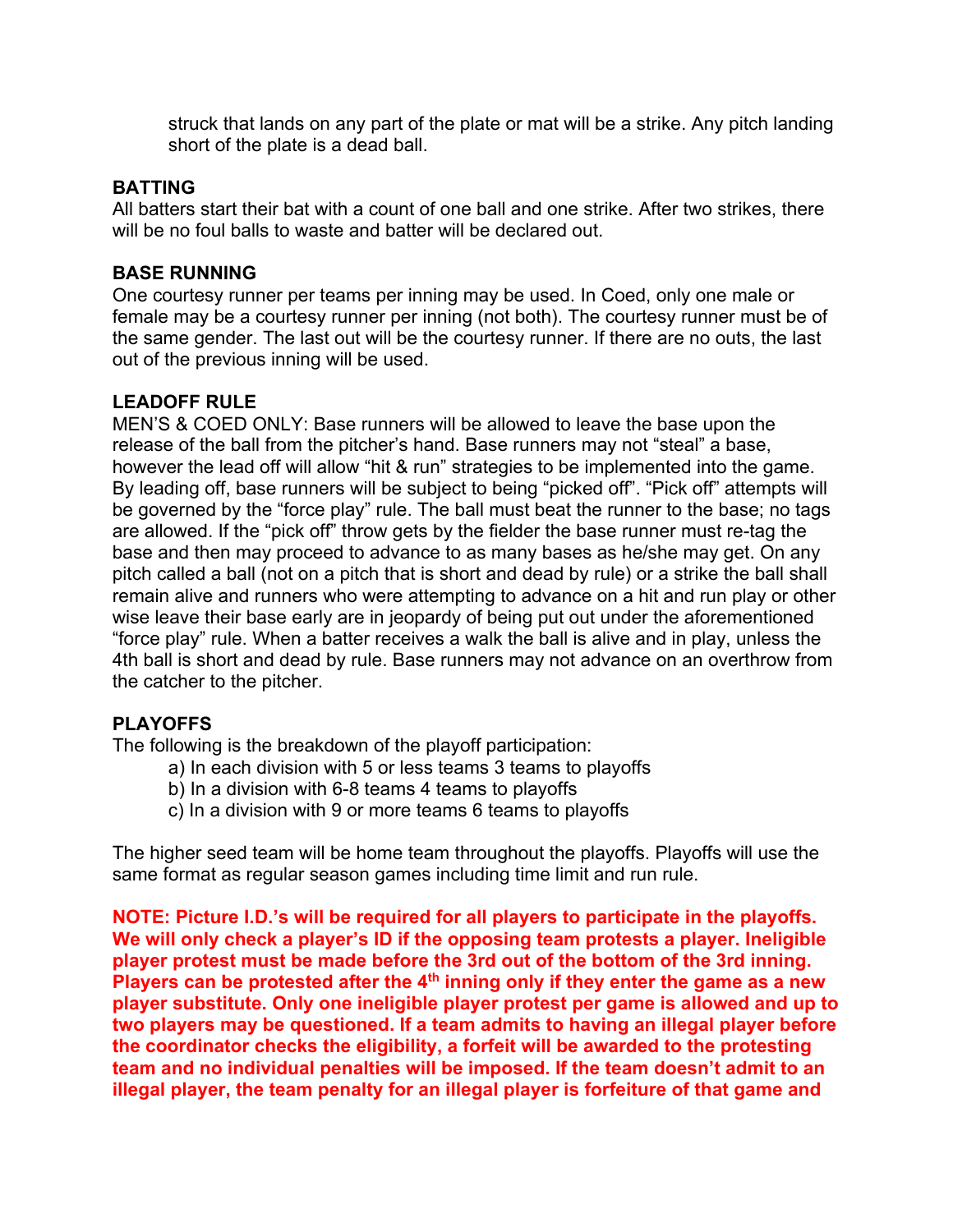**their next scheduled game. Also, the coach and illegal player will be suspended from all league and tournament play for a period of 30 days. In the case of a forfeit the winning team has the option of taking a 7-0 score or the actual score of the game at the time of the forfeit.**

## **COED RULES**

1. A minimum of 3 females must be present to start the game. You may not play with an 8/2 ratio of males to females. Any ratio of females to males is legal. Any player may take a position anywhere on defense.

2. Batting order must begin by alternating male/female or female/male in the lineup. Example: with a minimum of 3 females in the batting order, you must alternate male/female or female/male until there are no females remaining, then you may bat males back to back without penalty.

3. Male/Male: When a male walks without a strike being called and a male batter follows, the batter/runner will only be awarded first base.

4. Male/Female: When a male receives a base on balls without a strike being thrown or an intentional walk, he will be awarded first and second base. The next female batter has the option of going to first base, or taking her "at bat".

5. A minimum of 3 outfielders must be behind the outfield restriction line (160 foot arc from home plate) when the batter hits the pitch. The rover can only be a female. PENALTY: The batter and all base runners will be awarded one base unless each has advanced one base safely, in which case the play proceeds without reference to the violation. The ball does not have to be fielded by the outfielder committing the infraction to be deemed a penalty. If the outfield restriction line isn't marked, the umpire must use their judgement.

6. There will be no restrictions on a player (male or female) as to which defensive position he or she may play except for the rover position.

## **40 & OVER RULES**

1. Commit Line for runner coming home. There will be no contact allowed at home plate. The runner must stay away from home plate (strike mat and box included). If either is touched by the runner, they will be called out. There will be a commit line drawn 20 feet up the 3rd base line. Once a runner crosses that line, he may not return to 3rd. All plays at home will be governed by the Force rule. The runner needing to cross the line drawn in foul territory to represent home plate. If contact is made by the fielder the runner shall be declared safe. Sliding is Not allowed (At home or first base going into the bag). The fielder may touch Home Plate or the Strike Mat to force out the runner coming home.

2. Courtesy Runners: Unlimited. No Courtesy Runner will be allowed to run a second time in the same inning. No Courtesy Runner will be allowed for an existing Courtesy Runner.